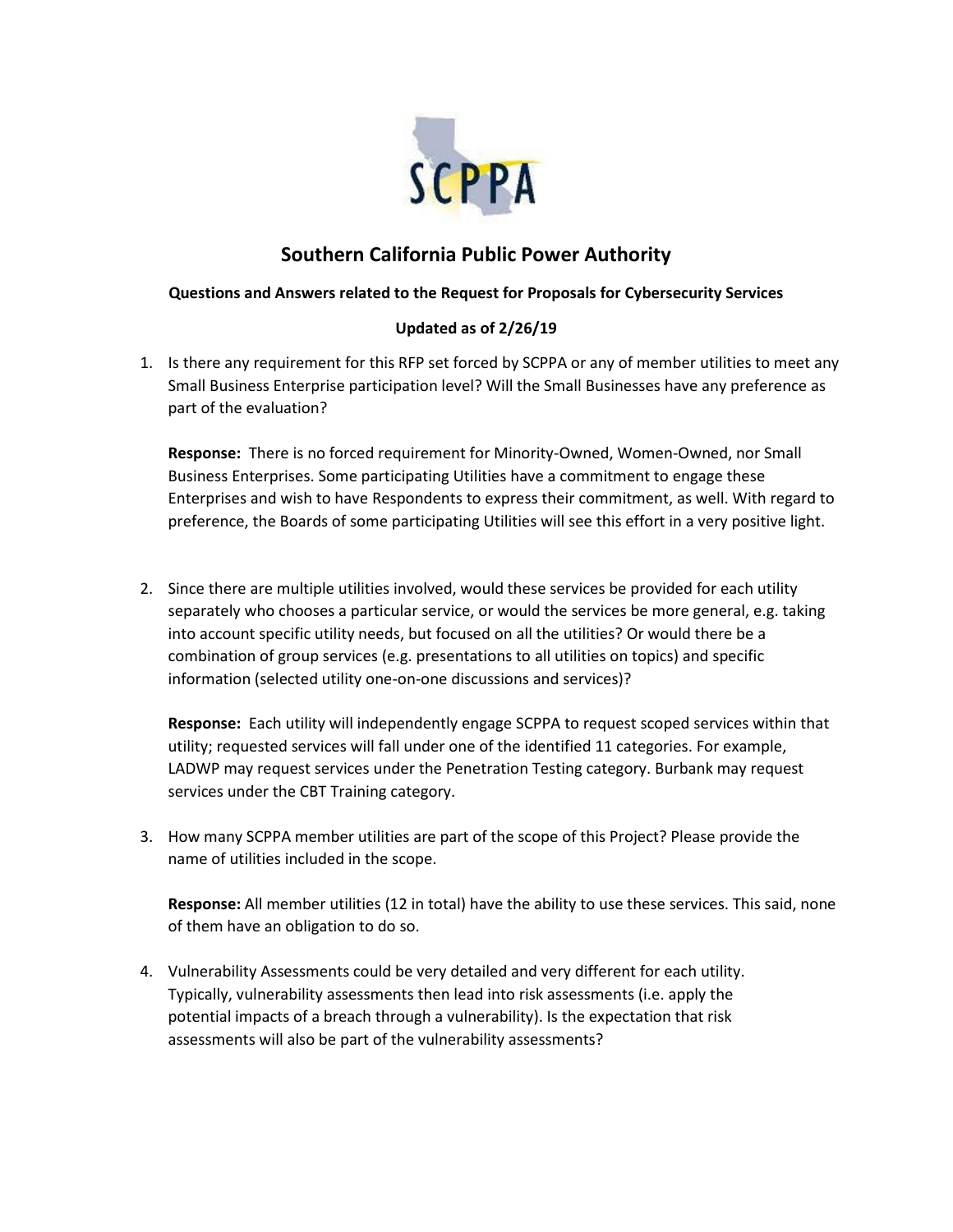**Response:** The expectation of a Vulnerability Assessment does include appropriate risk assessment. The scope of any requested Vulnerability Assessment will be clearly defined at the time of the request. This will allow the qualified vendor(s) to bid on that specific scope.

5. Is Gap Analysis (Current state assessment, Future state definition) required for the in-scope services?

**Response:** Yes. This should be considered as part of the deliverable.

6. Has SCPPA and/or member utilities already documented the existing policies, practices and applicable artifacts for this Project?

**Response:** This proposal should be considered as an enabling agreement that allows a member utility to engage in well-defined scopes of work. Each utility has various levels and granularity of policies, practices, and applicable artifacts that can be provided at the time of the requested engagement.

7. Has SCPPA created a governance organization and/or a cyber security competency center with representatives from all utilities?

**Response:** SCPPA is the Master Agreement facilitator. Each utility will independently engage in any services that will be utilized. As such, this type of Committee is not needed for the purpose of the subsequent Agreement(s).

8. As per RFP, respondents are not required to bid for all items defined the scope of work and they need to clearly identify the categories they are bidding. Is there any overall project implementation timeline envisioned by SCPPA for each subcategory? (1- Advisory services & cyber program/posture assessment, 2- Vulnerability assessment, and penetration testing services, 3- Remediation efforts and Incident response services)

**Response:** There is no predefined schedule or project for any utility. This RFP is intended to be an enabling Agreement for the utilities to electively engage. Should a utility opt to engage a category of service, all of the scope, assumptions, and expectations will be clearly provided by that utility, at the time such service is desired**.**

9. The project scope consists of three (3) parts (High-level): 1) Advisory services, Policies, Strategy, Roadmap, 2) Penetration Testing, hands-on training, and 3) Incident Reporting and Management. RFP states that bidders can select the sections of the scope of the work and bid partially. SCPAA would select more than one contractor. Will SCPPA reconfirm this?

**Response**: The scope will be defined, based on the specific activities requested by a participating utility, at the time the service is desired. These 11 pre-defined categories cover the classes/types of work that may be requested by the participating utility.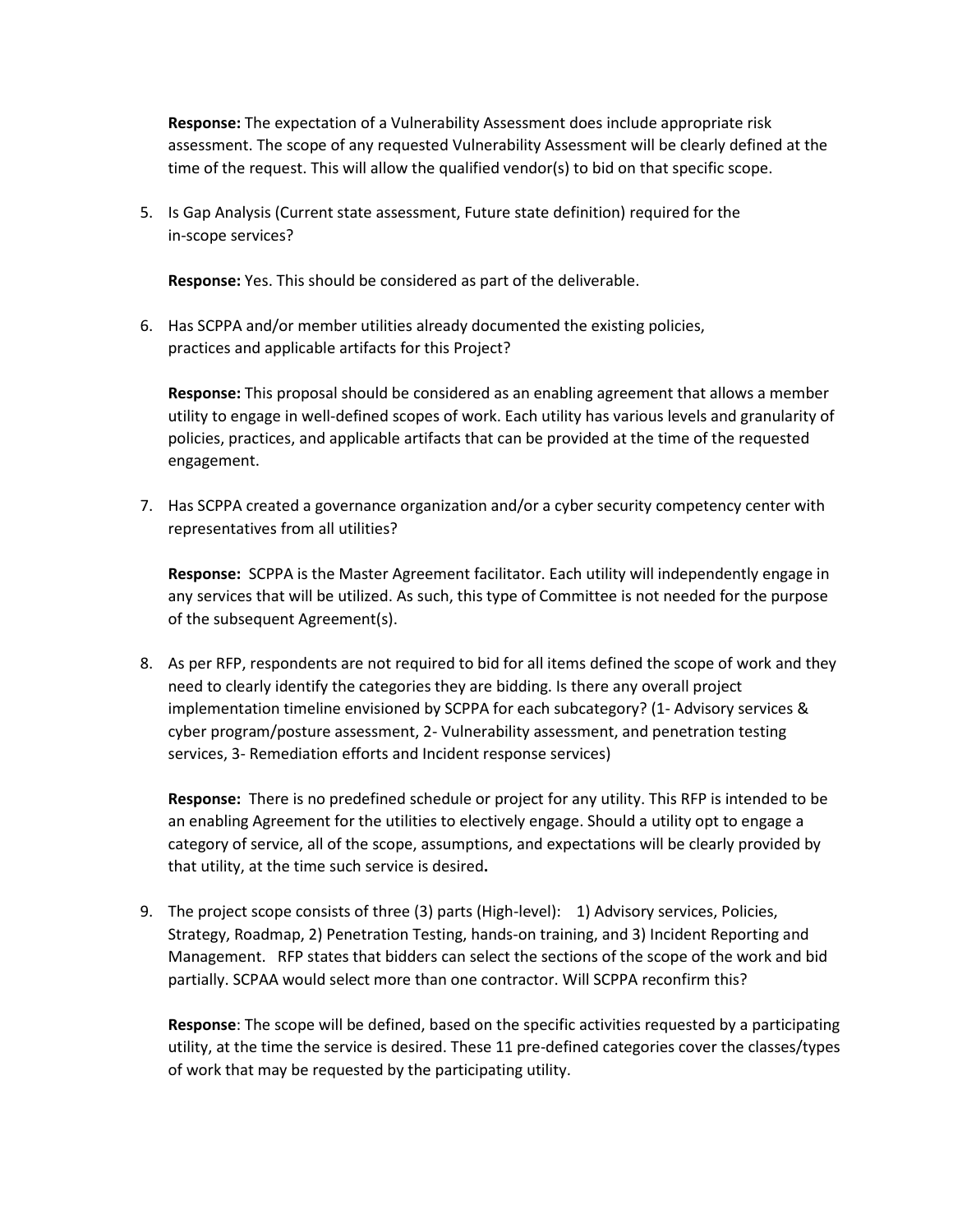10. SCPPA has 12-member utilities including LADWP. Does this RFP include services for all members? If Yes, then the services need to be delivered for each of those utilities separately, as IT/OT systems and processes in each utility is different and requires its own assessment and recommendation. What is SCPPA though on this matter?

**Response**: As mentioned in the previous answer, as an individual utility has a specific category and/or scope of service, they will request the service through SCPPA. Member utilities will not be combining requests for service.

11. Is the budget for the Project already been approved and allocated? As it is a multiyear project, is the budget subject to annual review and approval?

**Response**: Each utility will be required to have a defined budget for any requested work. The budget processes within each utility is unique and handled independently of each other and SCPPA.

12. Would SCPPA prefer four (4) separate proposals to evaluate, or would one (1) proposal with all four (4) project approaches be acceptable if the all projects are to be performed by the same engagement team?

**Response:** SCPPA desires to have responses included as one submission. We are seeking to limit your experience and capability for each of these categories to 4 pages per category. If you intend to respond to categories two through five, then each one gets up to four pages.

13. We can provide a response to the RFP along with references to validate our ability to provide services and give a description of our services in each of the areas. We can also address the topics such as Supplier Diversity, and other state/municipality requirements. Can you confirm that is what you are looking for us to do?

**Response:** This is essentially correct. We are seeking qualified vendors to participate in a potential agreement that we will utilize to engage specifically-defined services by each of the identified utilities. The categories we identified are the areas we anticipate future services.

14. Does the scope of the RFP include consulting services related to compliance to the NERC Critical Infrastructure Protection Reliability Standards? For instance, are the members looking for procedures, plans, programs to be written, mock audits or gap analyses performed, and other compliance support services related to maintaining compliance with their NERC CIP programs?

**Response:** The utilities may opt to include compliance related services for any regulatory standards, including NERC CIP. Scope and expectation will be provided at the time a task order is issued for consideration.

15. In regards to Section 4. Fees, how does SCPPA anticipate Respondents provide pricing details if no explicit scope for each area of work are defined yet? Is it acceptable and sufficient for the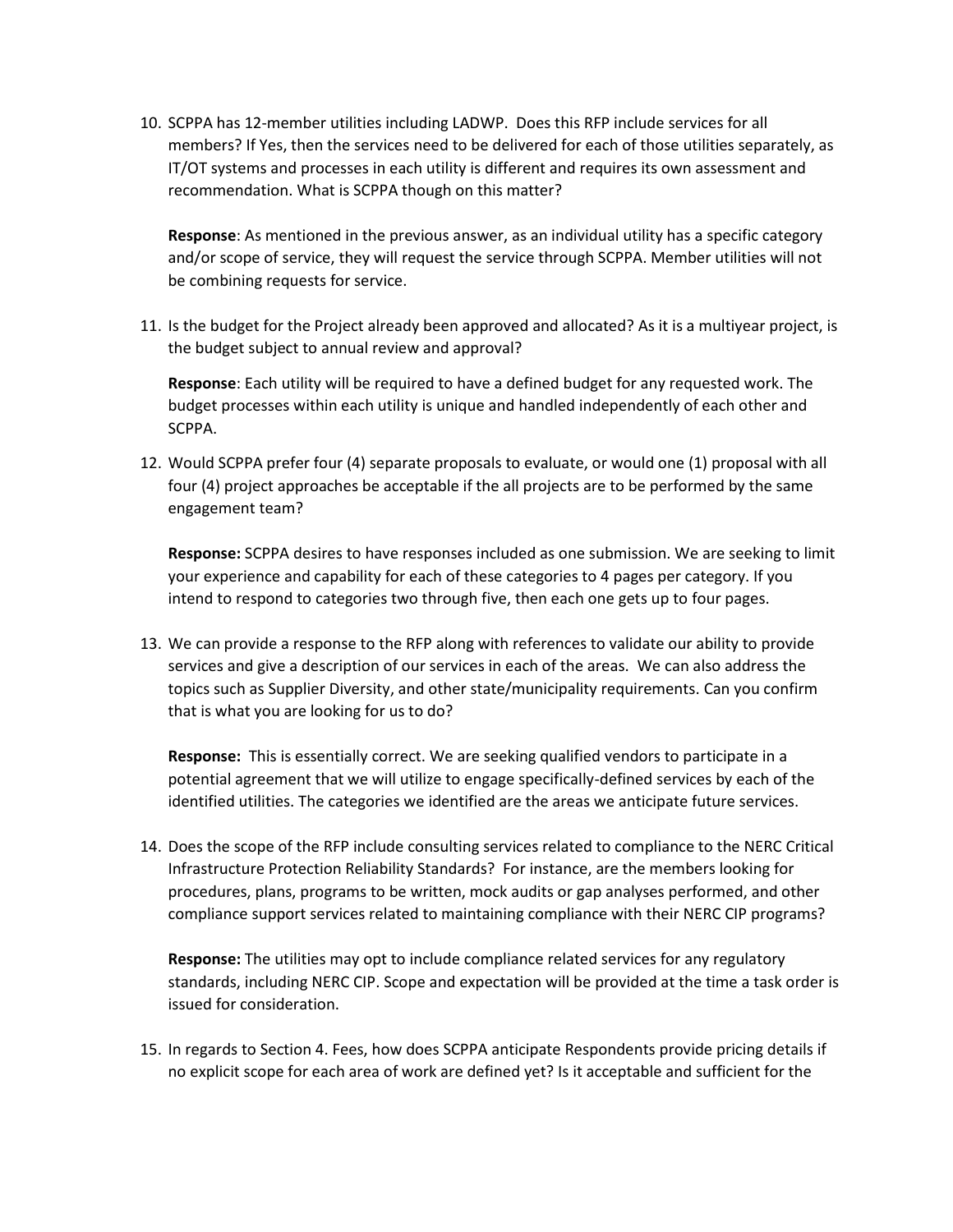Respondent to simply provide hourly rates for the different resources associated with the (11) areas of services requested?

**Response:** Please provide in good faith estimation when pricing each area. Hourly rates for each area of service is acceptable.

16. How may ip address, servers, cloud instances for the scope of this engagement? For penetration testing, do you desire vishing, phishing, or other attempts? For remediation services, would the awardee be allowed to remotely VPN? Does the scope include assessing the supply chain? When was the last cyber posture assessment conducted, if at all?

**Response:** We appreciate the submitted questions. In summary, this RFP is establishing the capability for any of the member utilities to define a scope of work they may wish to engage. The purpose of your response is to demonstrate your experience and ability to conduct these categories of activities. Any scope and parameters of work in any category that a specific utility may seek will be provided at the time they require the service.

17. Will you accept a single bid with the lead bidder using another company as a sub-contractor to fulfill some of the requested services?

**Response:** Preferably, please submit bid on the core functional expertise represented from your principal company.

18. Does SCPPA envision selecting multiple vendors as "qualified vendors" in each of the eleven work categories? Will there be any limits on the number of qualified vendors (e.g., no more than 2 in a category)?

**Response:** SCPPA will determine qualified vendors for each category. There is no set limit to qualified vendors for any specific category.

19. Will members be obligated to use "SCPPA qualified vendors" (as selected under this RFP) for all future procurements of services falling within the scope of the 11 work categories; (or, could members conduct an independent procurement process)?

**Response:** SCPPA members have no obligation to use any of these vendors, nor should this RFP be considered a required path for any utility to acquire services in any of these defined categories.

20. If members are not obliged to use qualified vendors, will qualified vendors be given some preferential status (e.g., members agree to allow qualified vendors to have a first chance to provide services before members seek outside services.)

**Response:** No. This said, utilities are more likely to utilize this channel as it meets their own procurement processes for bidding.